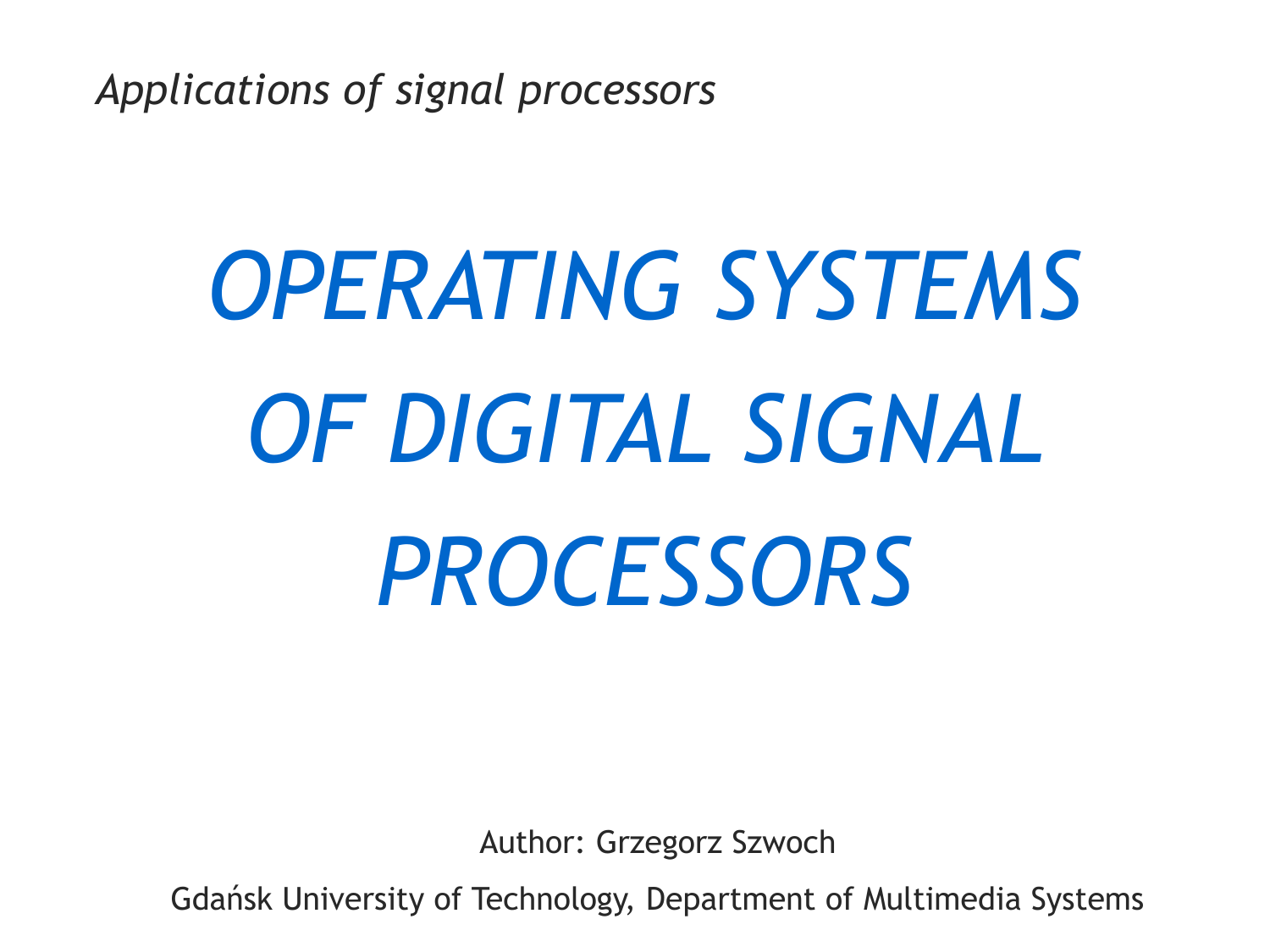## *Programming without OS*

- **E** Simple DSP programs do not need an operating system.
- Such a program runs programmed operations sequentially.
- This method of programming is called *bare metal* - directly on a processor.
- There is a drawback: if a program waits for data, it cannot perform any operations (this is I/O blocking).
- For more complex programs, this is not optimal: available processing time is turned into idle time and wasted.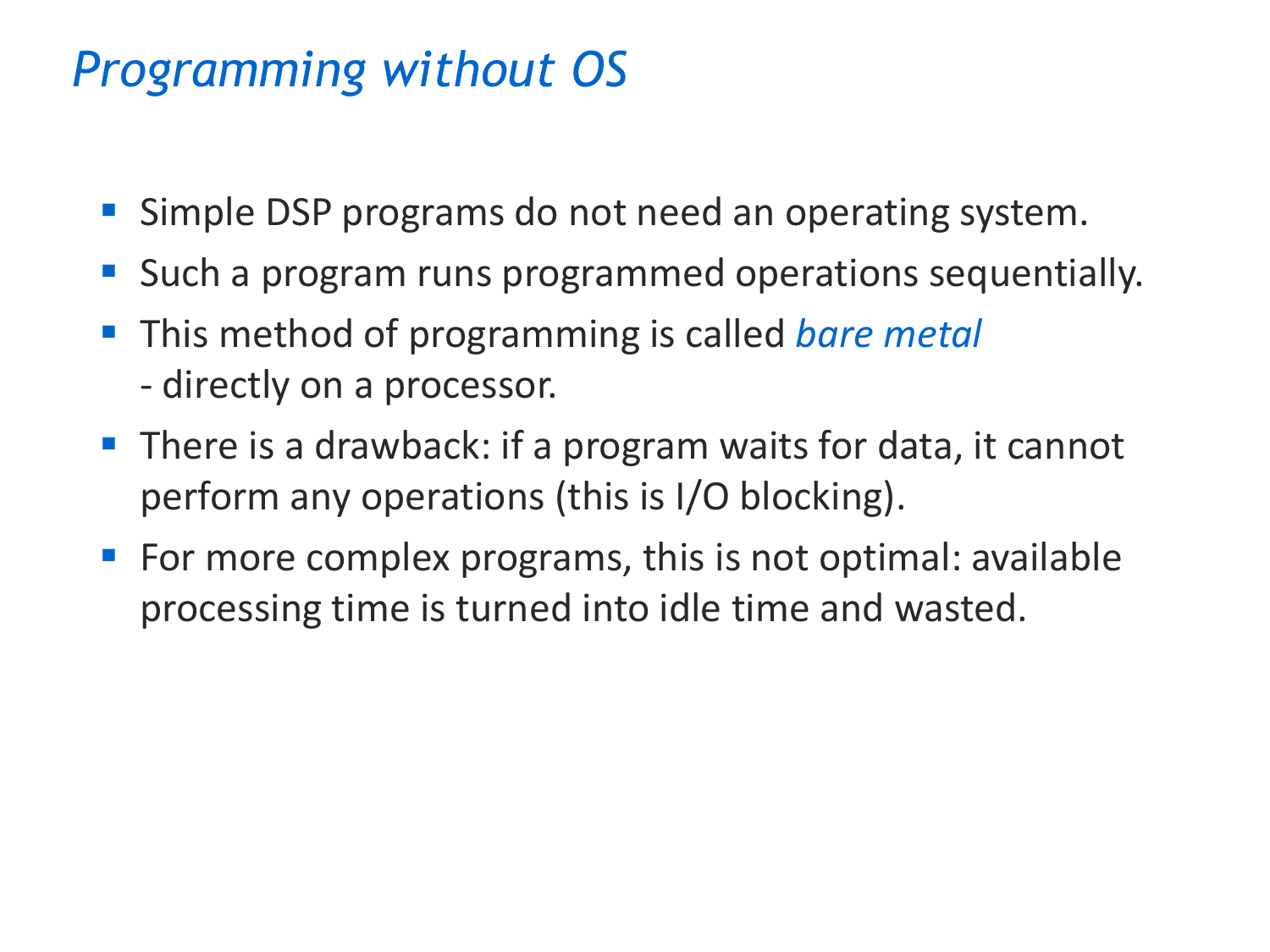## *Input/output operations*

- Input/output (I/O) operations: getting data from inputs, sending results to the output.
- Waiting for data causes the program to stop.
- It is problematic when the program gets the data from multiple inputs.
- We want to do computation while waiting for new data.
- The solution: dividing the program into threads.
- An operating system is needed to manage ("govern") threads.
- On DSPs, the operating system is usually provided by the manufacturer, OS code is merged with the program.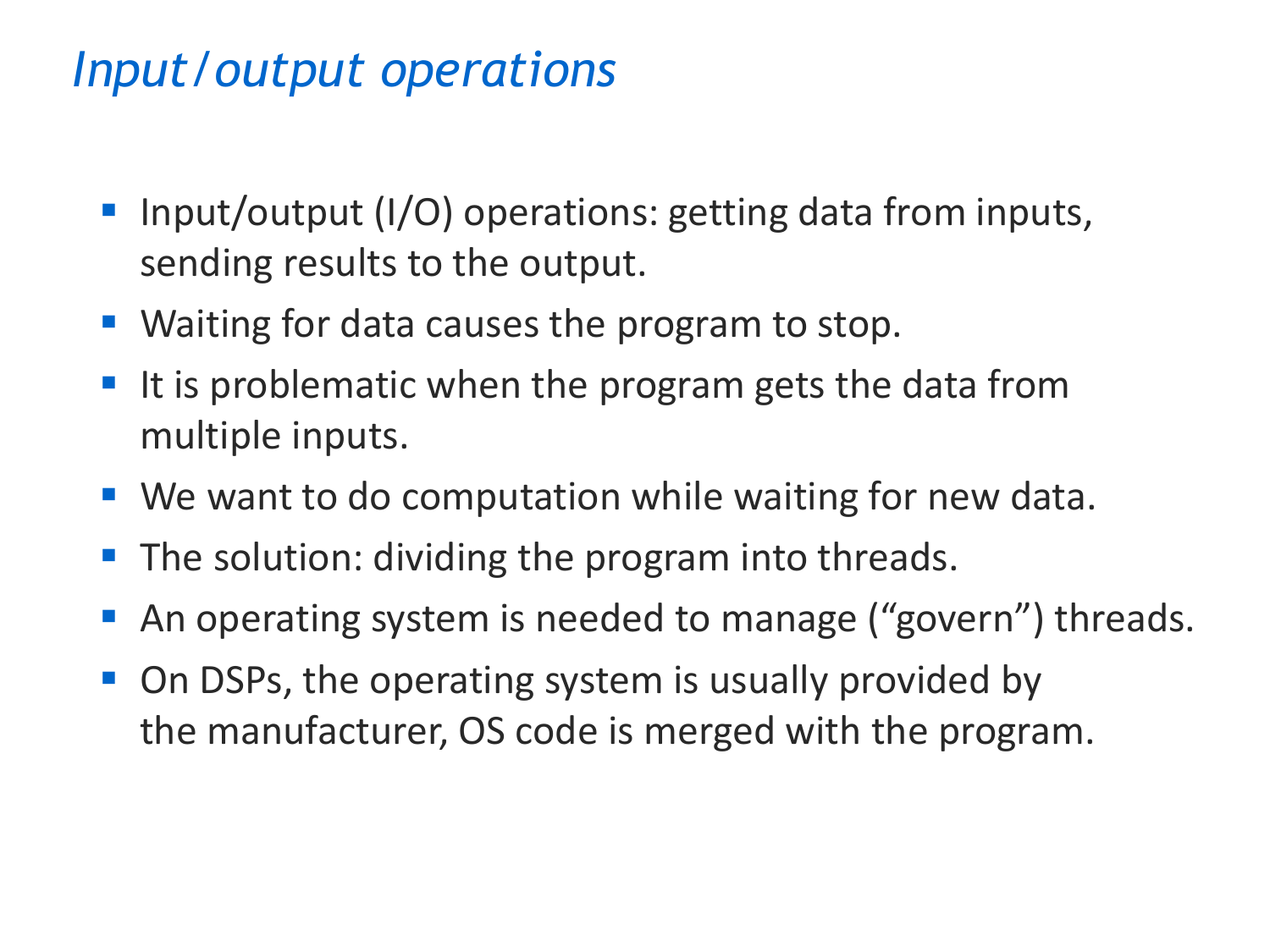## *Program and threads*

- $\blacksquare$  Program the complete code of operations performed on a DSP. One DSP (or one DSP core) = one program.
- **Thread a separated section of the program.**
- A program can have multiple threads.
- This is called multithreading or concurrency*.*
- Threads compete for resources: processor cycles, memory.
- **Operating system (OS) on a DSP: the main thread that** manages other threads and their access to the resources.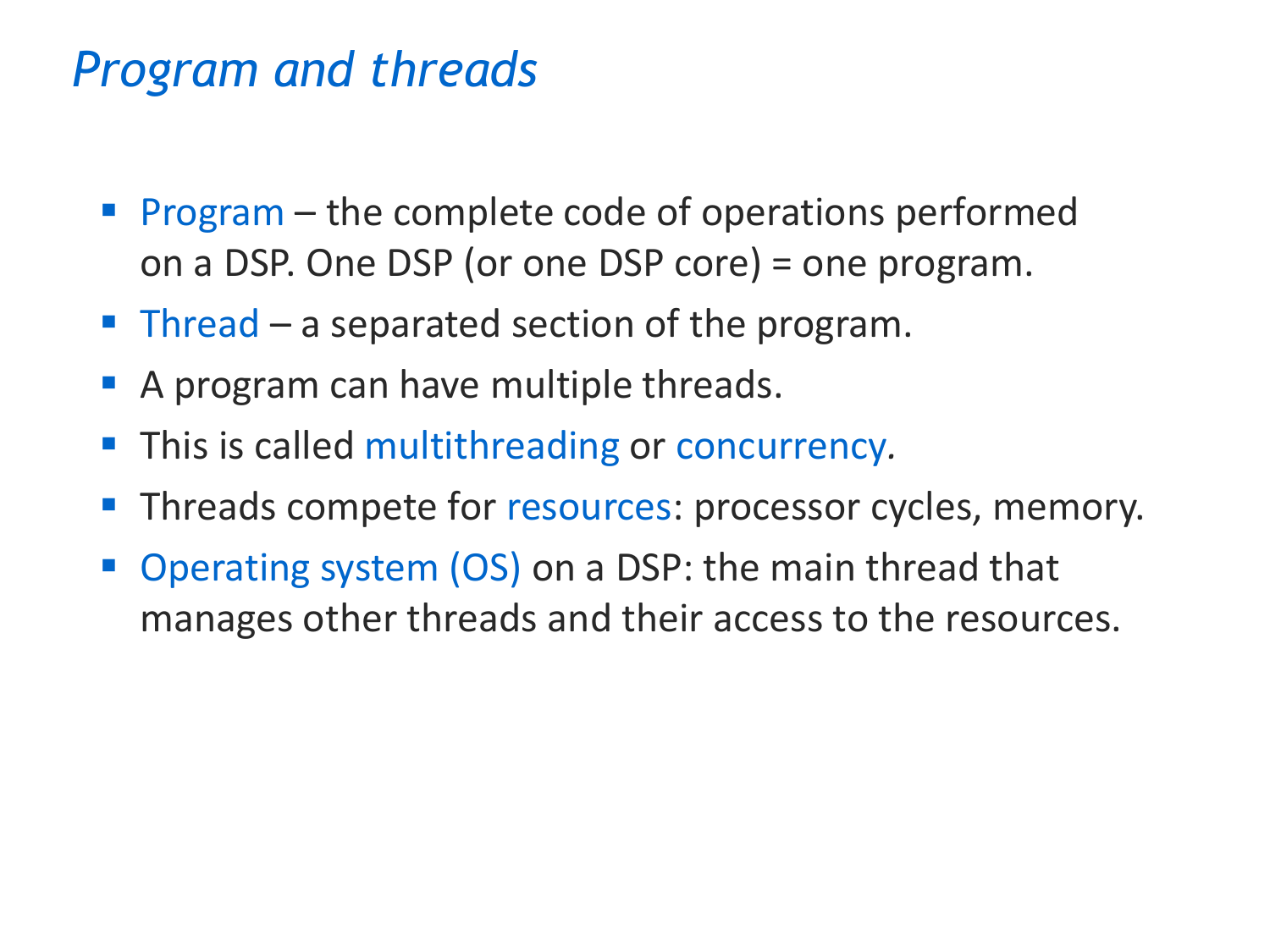# *Example threads*

#### Thread 1 – reads data:

- reads data, e.g. from a sensor,
- **passes data to thread 2,**
- sleeps, waiting for new data.

Thread 2 – processes data:

- gets data from thread 1,
- **•** processes data and sends the result to the output,
- **E** sleeps, waiting for new data.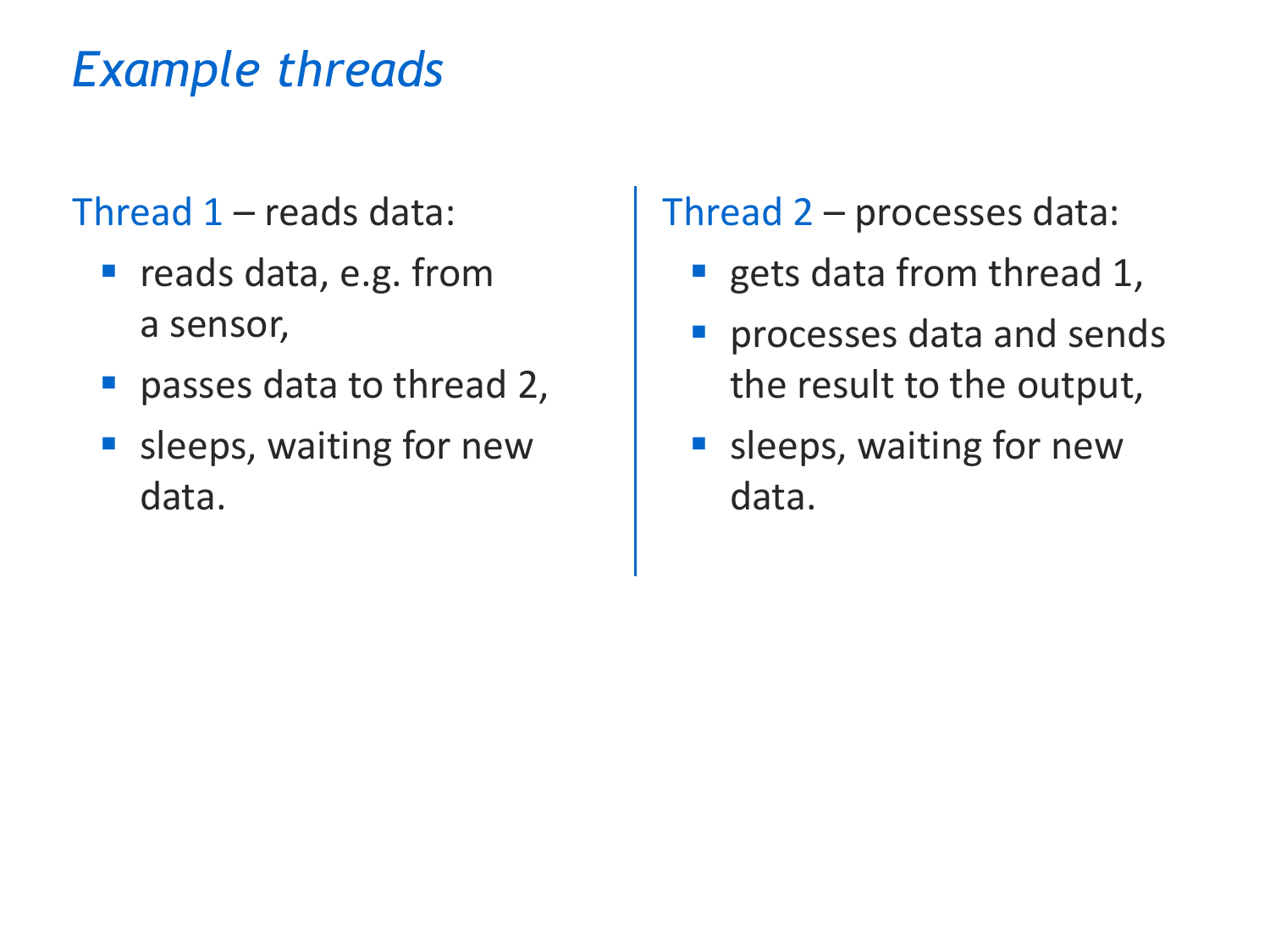# *Concurrency and parallelism*

These terms are often mixed.

Concurrency:

- there are multiple threads,
- the number of active threads that are running is  $\leq$  number of available processors/cores,
- a DSP with a single core: one thread is running, the rest is sleeping.

Parallelism:

- $\blacksquare$  multiple threads are running at the same time,
- **Example 20 Female in the USPs** or a multicore DSP.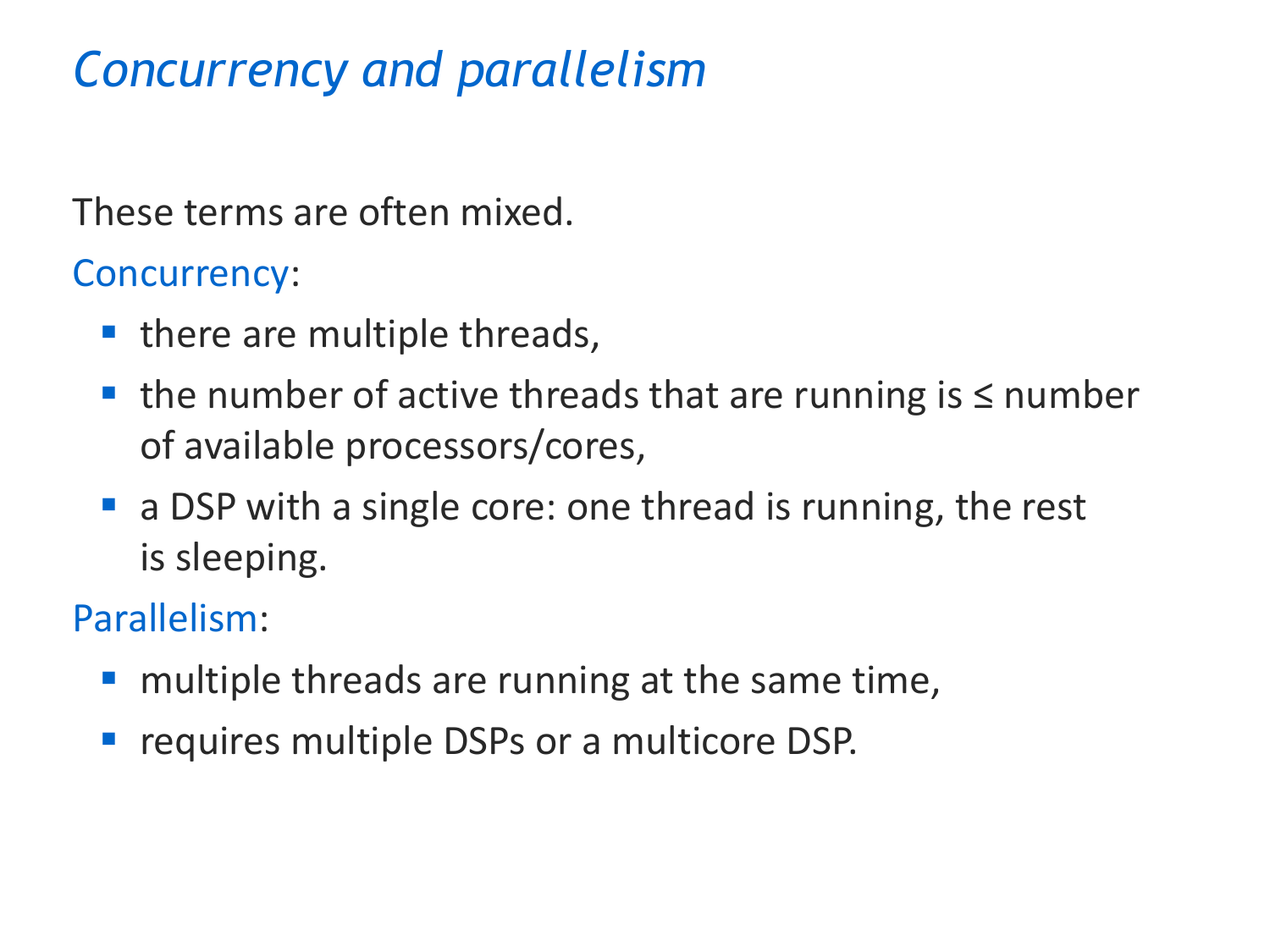# *Types of multitasking*

#### Cooperative multitasking:

- a thread must stop so that another thread can start,
- used in programs in which the programmer has full control on all threads,
- **E** sometimes used in embedded systems.
- Preemptive multitasking:
	- $\blacksquare$  an operating system manages the threads,
	- any thread may be stopped (preempted) by the OS at any time, so that another thread can run,
	- **nable 2** more efficient in terms of resource usage,
	- used on PCs and in most DSP programs.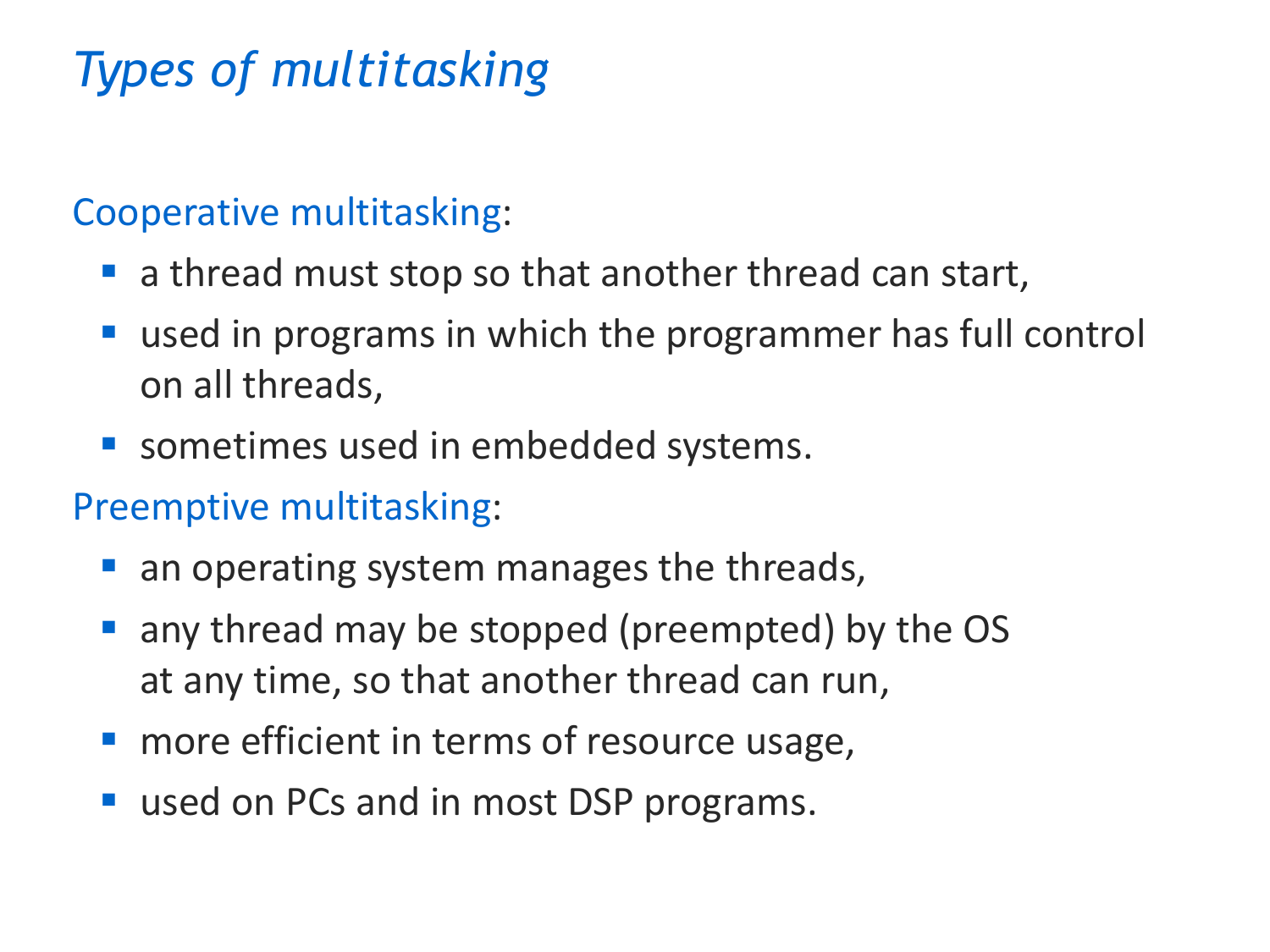## *Context switch*

- $\blacksquare$  Context a running thread and resources it uses.
- $\blacksquare$  Context switch the running thread is stopped and the resources are assigned to another thread.
- $Priority a number that determines hierarchy of threads.$
- A context switch usually occurs when:
	- a thread goes to sleep, waiting for data, and yielding the resources voluntarily,
	- a higher priority thread demands resources, so the currently running, lower priority thread is stopped (preempted).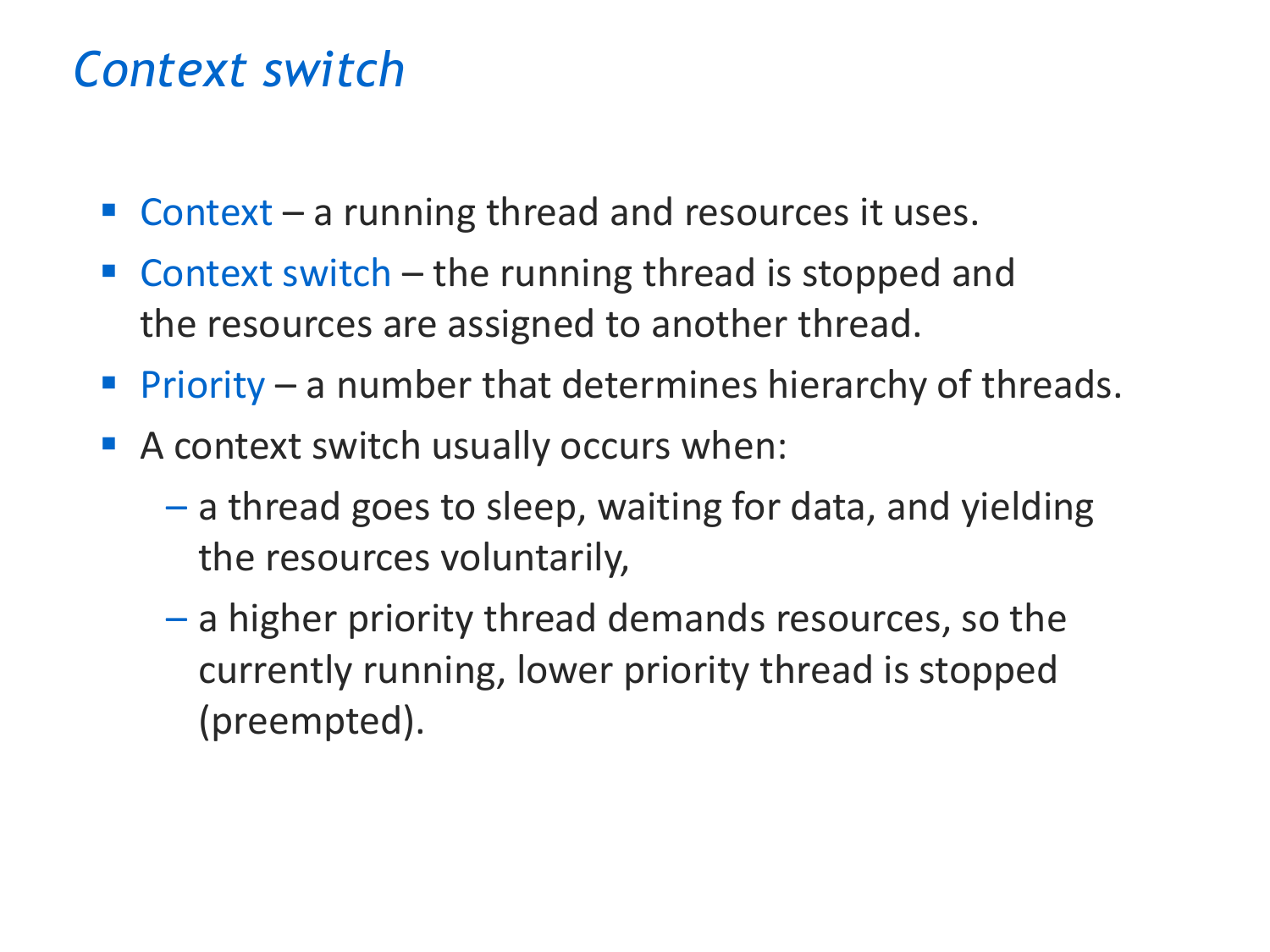# *Memory conflicts*

Threads compete for resources which may cause conflicts. An example of a conflict situation:

Thread 1 (higher priority):

- (sleeps)
- $\blacksquare$  wakes up
- writes new data to memory
- goes to sleep
- (sleeps)

Thread 2 (lower priority):

- $\blacksquare$  reads the first part of a buffer in memory
- **Pedalle** preempted by Thread 1
- (waits)
- resumes execution
- reads the second part of a buffer in memory - the content is garbled!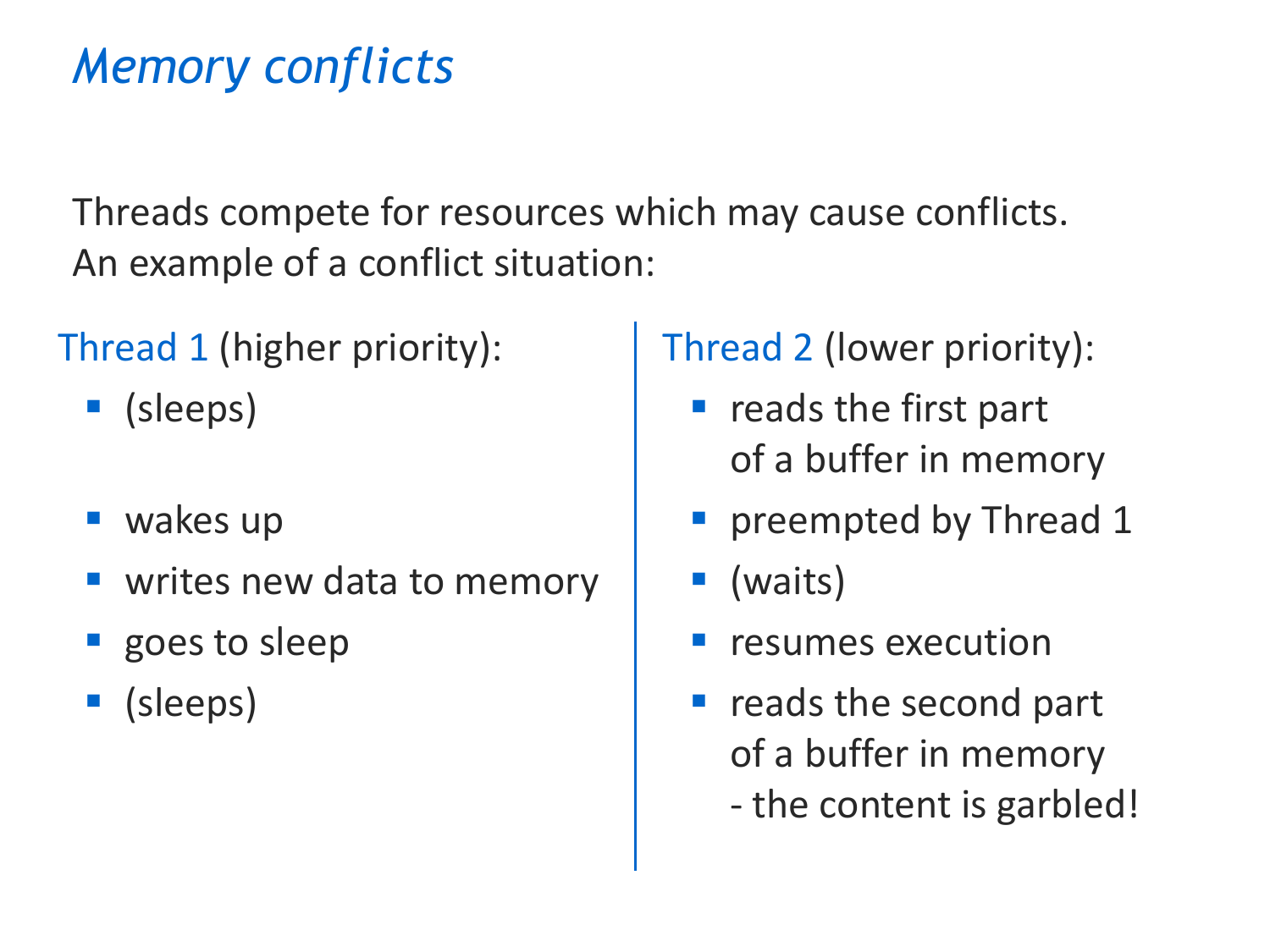## *Mutex*

- Mutex is an object that allows for an exclusive access to memory by a thread.
- A thread that wants access to shared resources must obtain the mutex and lock it.
- **If a mutex is locked by another thread, the first thread must** wait, or it can perform other operations while waiting.
- **E** Mutex must be unlocked after the operations are completed.
- Critical section  $-$  a section of code protected by a mutex, which must be executed completely by a single thread.
- Mutexes slow down program execution, so they should be used only if needed.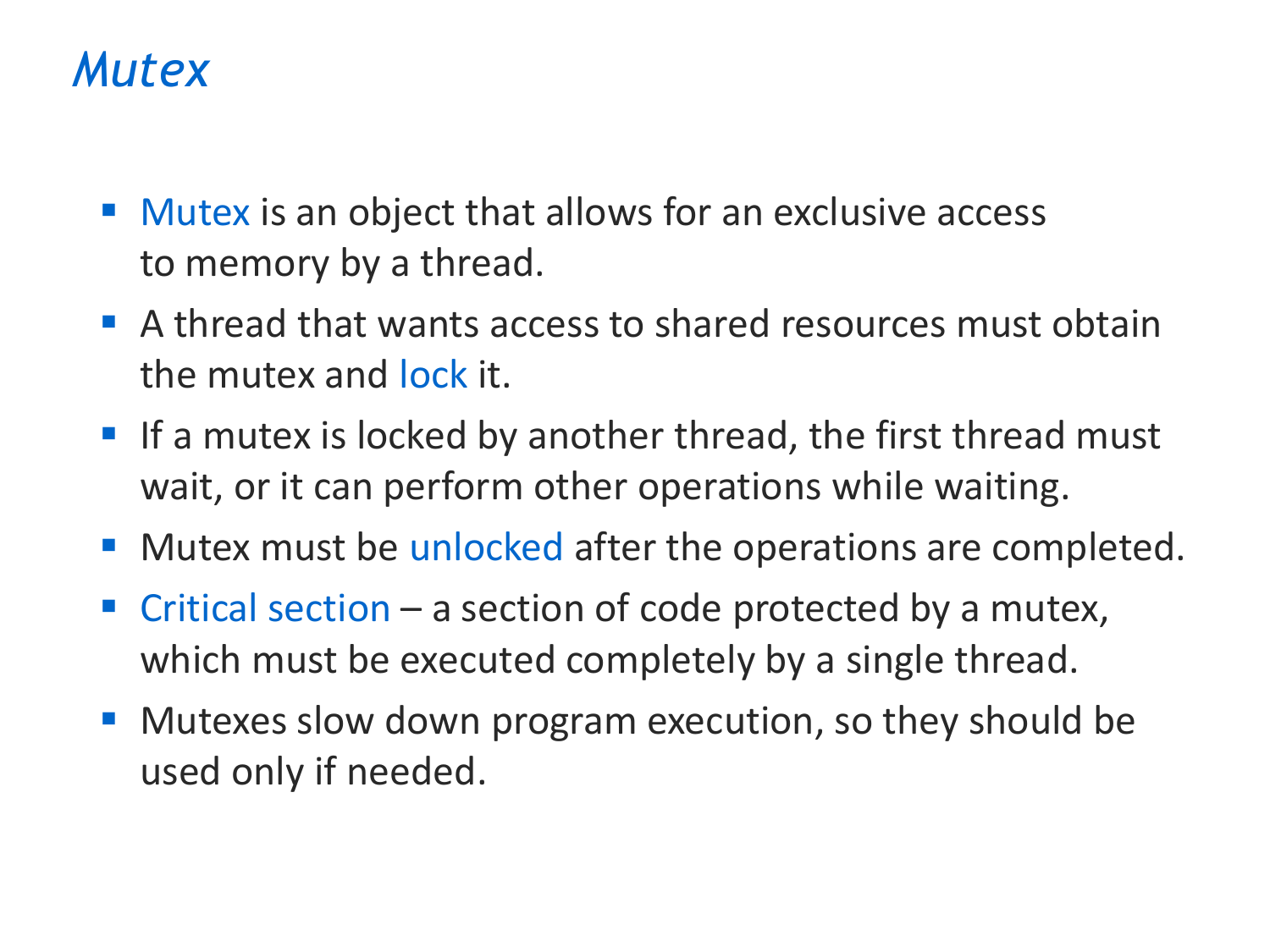## *Mutex – an example*

#### Thread 1:

- locks the mutex
- reads the buffer
- unlocks the mutex

#### Thread 2:

▪ …

- waits for the mutex
- **·** locks the mutex
- writes new data to buffer
- unlocks the mutex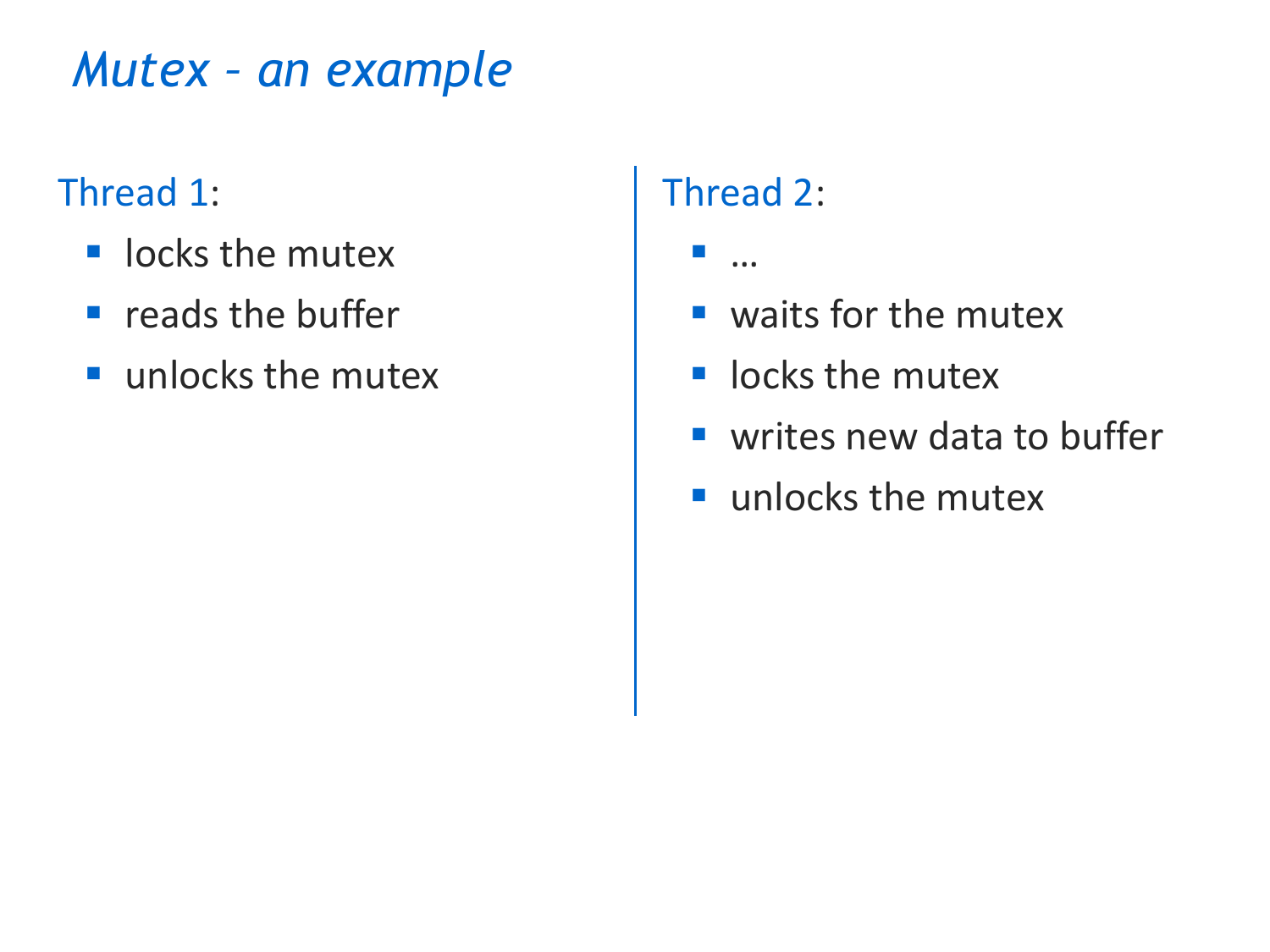## *Semaphore*

- Semaphore is an object that allows access to limited resources from multiple threads.
- A semaphore has a counter.
- Locking a semaphore decreases the counter by 1, unlocking increases the counter by 1.
- **E** Access to the protected resource is not possible when the counter is zero.
- An example: there are 5 buffers in memory
	- current counter: 1 (four buffers are already taken)
	- thread #1 takes the last buffer, the counter is 0
	- thread #2 cannot take the buffer, it must wait until another thread releases the buffer and the counter is 1.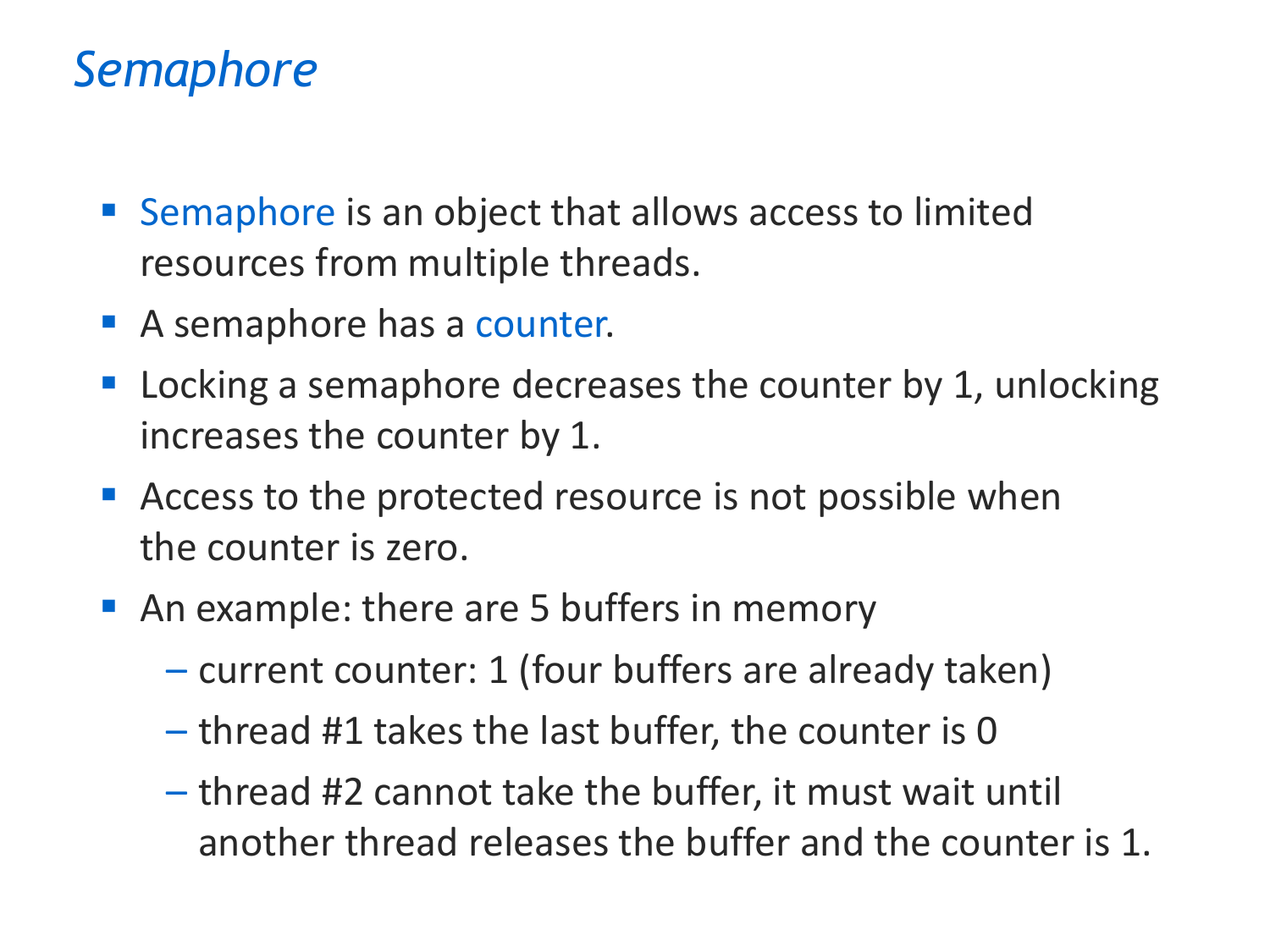## *Queue*

- Threads must pass data between them.
- Queue is a structure that allows putting and getting data.
- A typical scheme is "producer-consumer":
	- one thread (the producer) generates data (e.g. gets them from the input) and puts them in the queue,
	- another thread (the consumer) gets data from the queue and processes them.
- A queue is usually protected with an internal mutex.
- Data cannot be put into the queue if it is already full.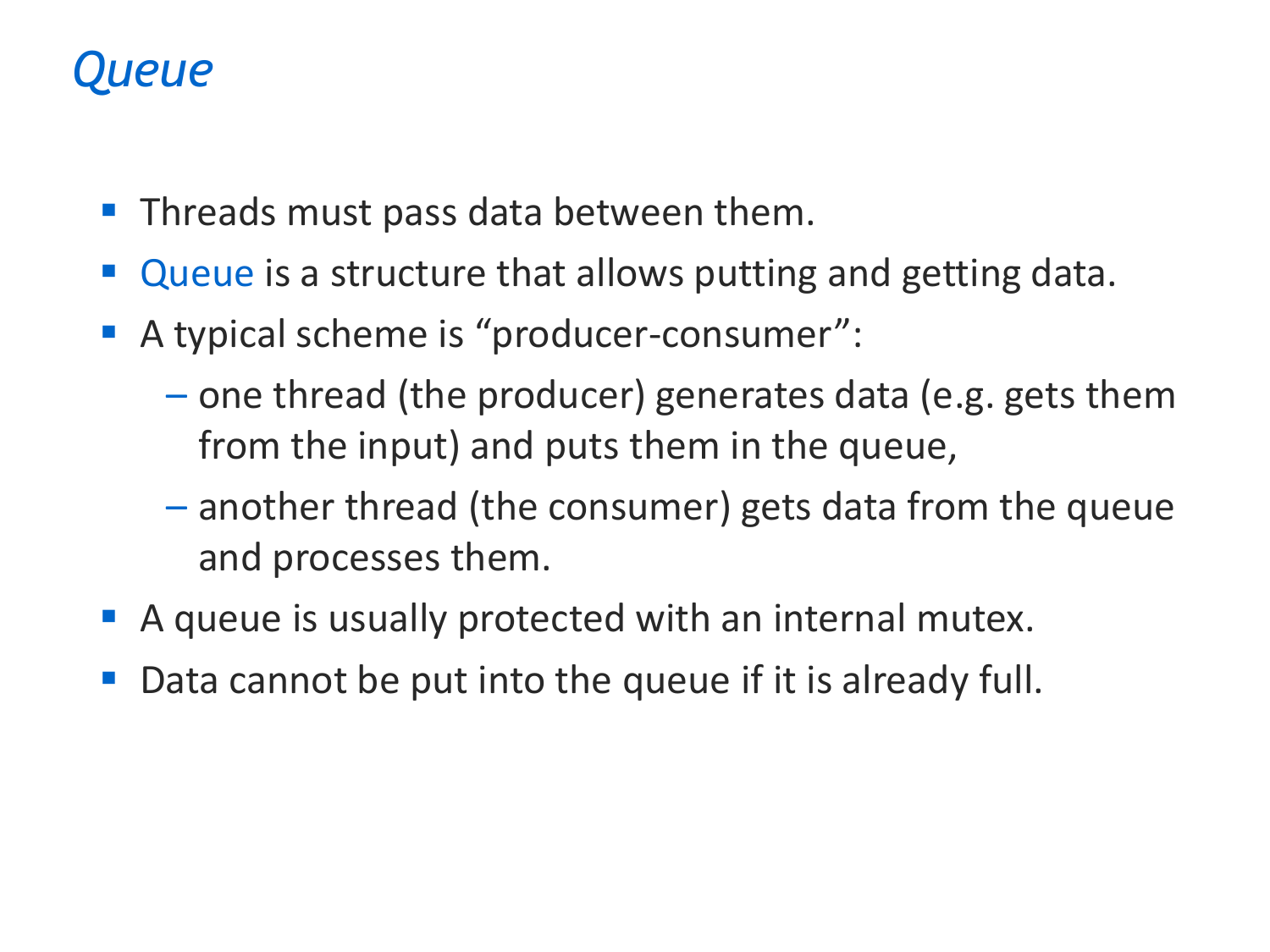# *Queue example*

#### Thread 1 (producer):

- **·** reads input data
- **puts data into queue**
- waits for new data

Thread 2 (consumer):

- **Execute 3 In the Set Starfs**
- waits if the queue is empty
- **P** processes the data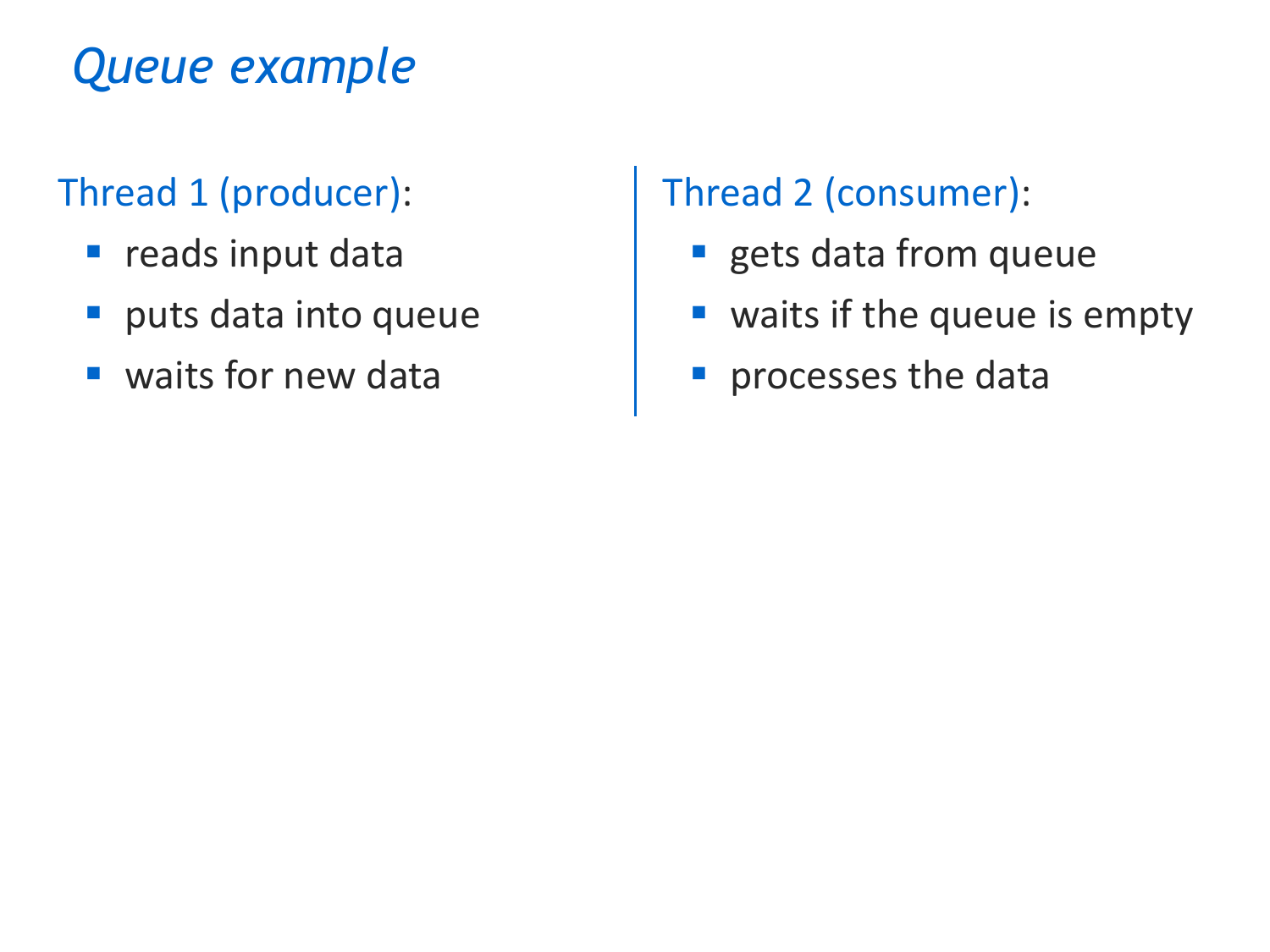# *Optymalizacja kolejek*

- A programmer should balance execution time of threads.
- A queue should never be full or empty.
- If a queue is written to more often that it is read: overflow occurs, data may be lost.
- **If a queue is read more often than it is written:** underrun (starvation) occurs, processor cycles are wasted.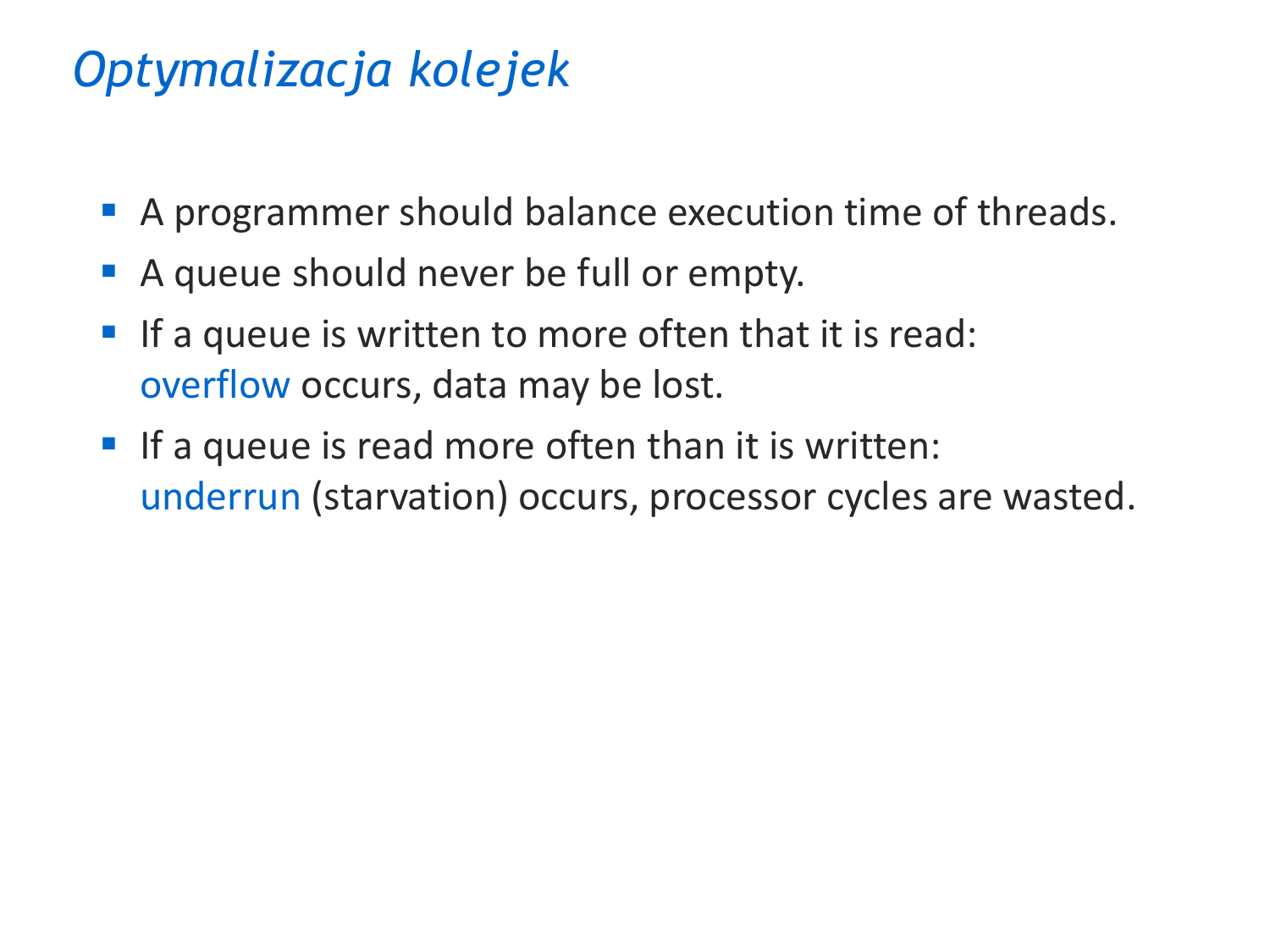## *Events*

- Events are notifications sent to other threads.
- Usually, they notify a thread that new data are available.
- Event may be "on" or "off".
- A thread may go to sleep and it may be woken up by an event that is "on".
- When a thread receives the event, it should turn off that event.
- **Exents eliminate the need for polling active checking** for data availability.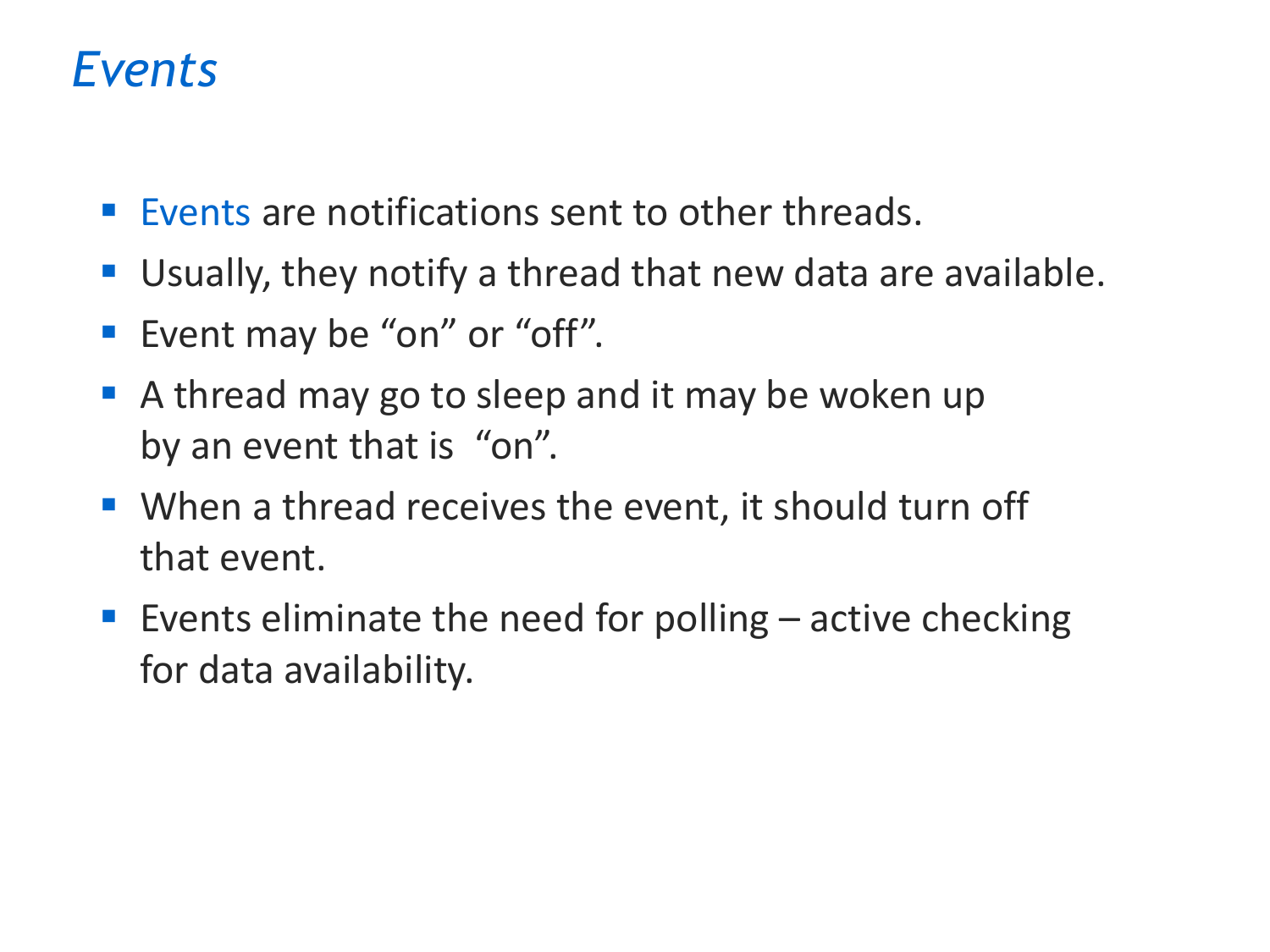## *Interrupts*

- Hardware interrupt is a notification generated by hardware, e.g. when an interface receives new data.
- A thread that is assigned to a given interrupt, handles that interrupt (it is called automatically).
- Software interrupts may be generated by a programmer.
- Interrupts have higher priority than threads, so interrupt handling stops other threads.
- Non-maskable interrupts (NMI) cannot be turned off (for example: RESET signal).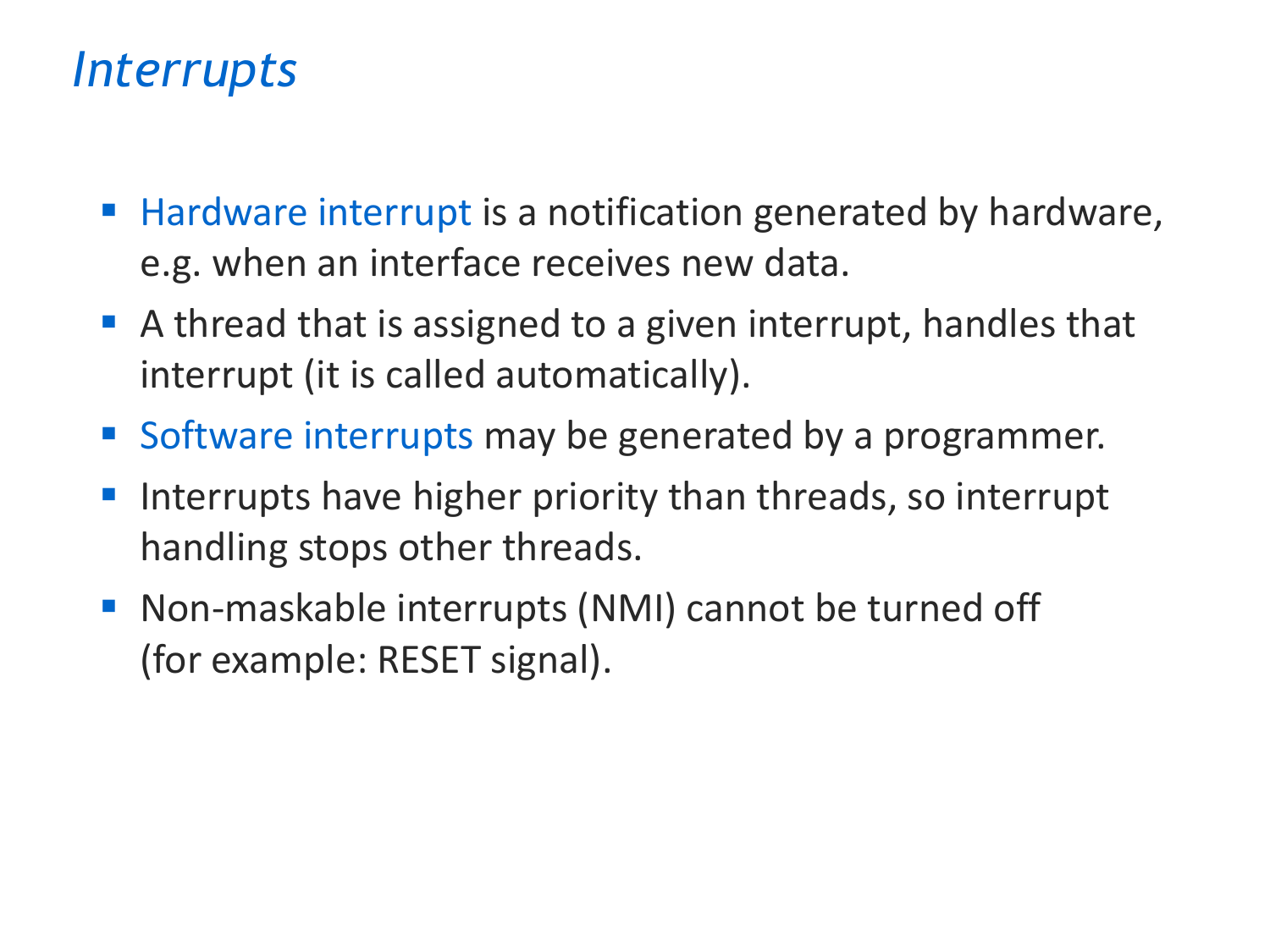## *Deadlock*

This case must not happen:

Thread 1:

- **·** locks mutex A
- waits for mutex **B**

#### Thread 2:

- **·** locks mutex B
- waits for mutex A
- Both threads wait for resources that cannot be obtained, because they remain locked.
- **This is an example of a deadlock.**
- Usually, a deadlock hangs the program.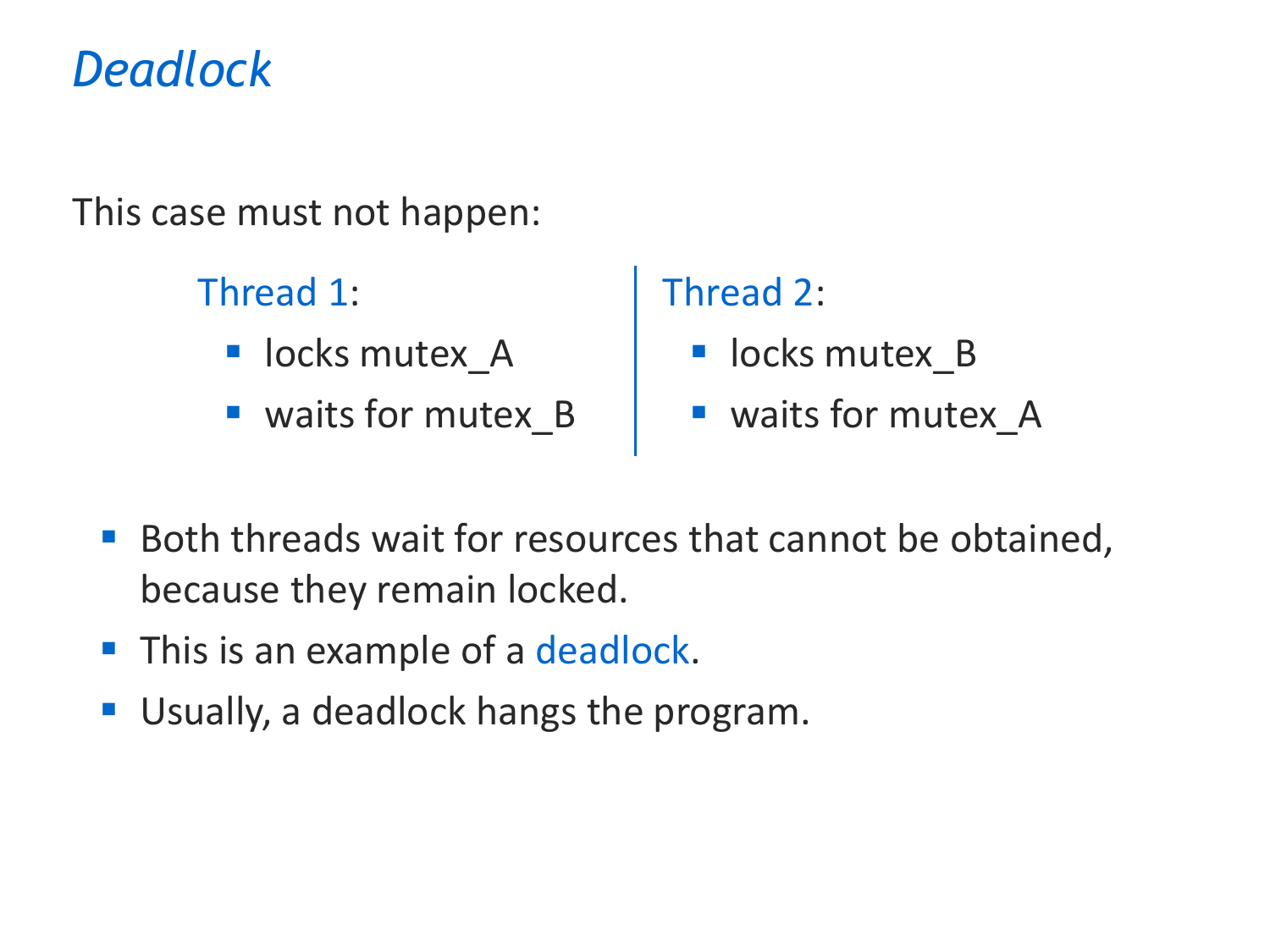## *Concurrent programming problems*

- It is said that concurrent programs are non-deterministic, because the results of their execution depend on the order of instructions from different threads and the time of context switching.
- Race a successful acquisition of resources depends on whether a thread is faster than another thread.
- The order of executed instructions may be different each time the program is run.
- Deadlock may occur e.g. every  $20<sup>th</sup>$  run of the program.
- Debugging concurrent programs is very hard.
- The programmer must reduce the risk of all conflicts.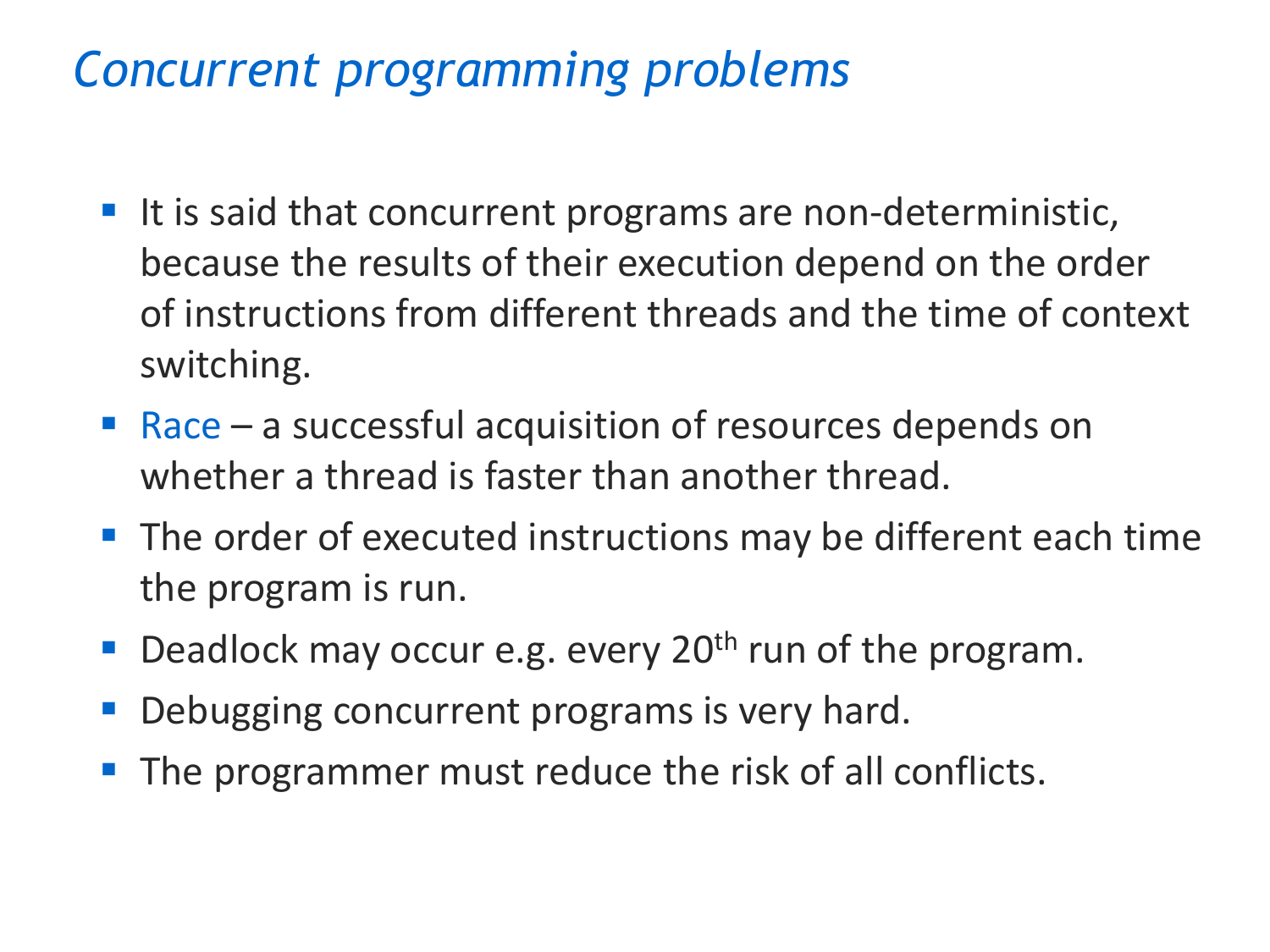## *Operating systems on DSP*

Example – Texas Instruments processors

- Real-time operating system, under various names: DSP/BIOS, SYS/BIOS, TI-RTOS.
- **E** Allows for execution of multithread programs on a single-core DSP.
- **Provides means of thread synchronization.**
- The OS is merged with the signal processing code into a single executable program.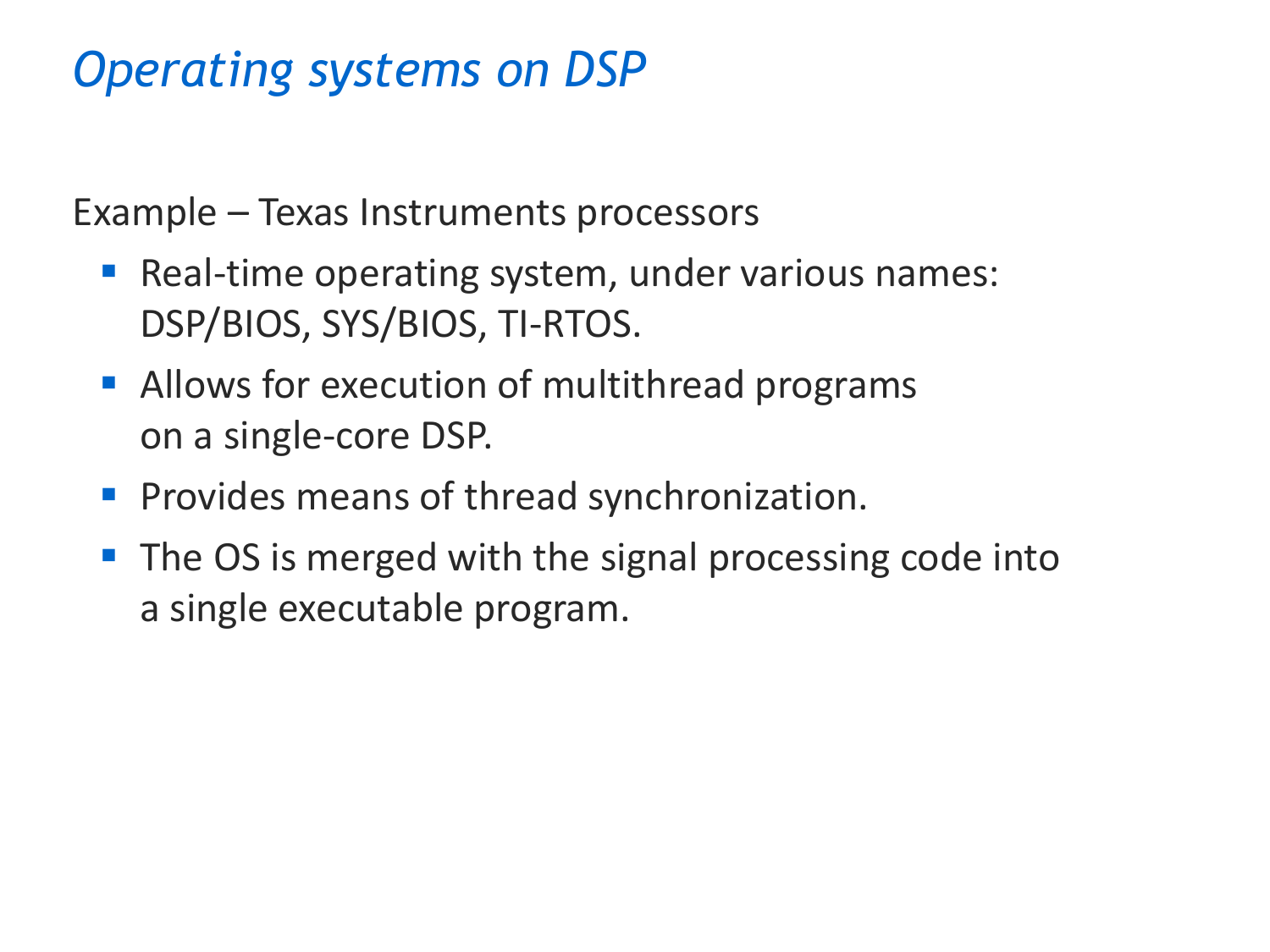#### *Terms*

DSP/BIOS and SYS/BIOS use the following terms.

- *Interrupt* a thread that handles interrupts.
- *Task* a thread that processes data.
- *Idle loop* a lowest priority thread that runs I background only if no other thread is active.
- *Semaphore* semaphore, *Gate* mutex.
- *Mailbox* a structure for exchanging messages between threads.
- *Queue* a structure for data exchange between threads.
- *Memory section manager* a module that manages dynamically allocated memory.
- *Pipe*, *stream* − data exchange between interfaces and memory, through DMA.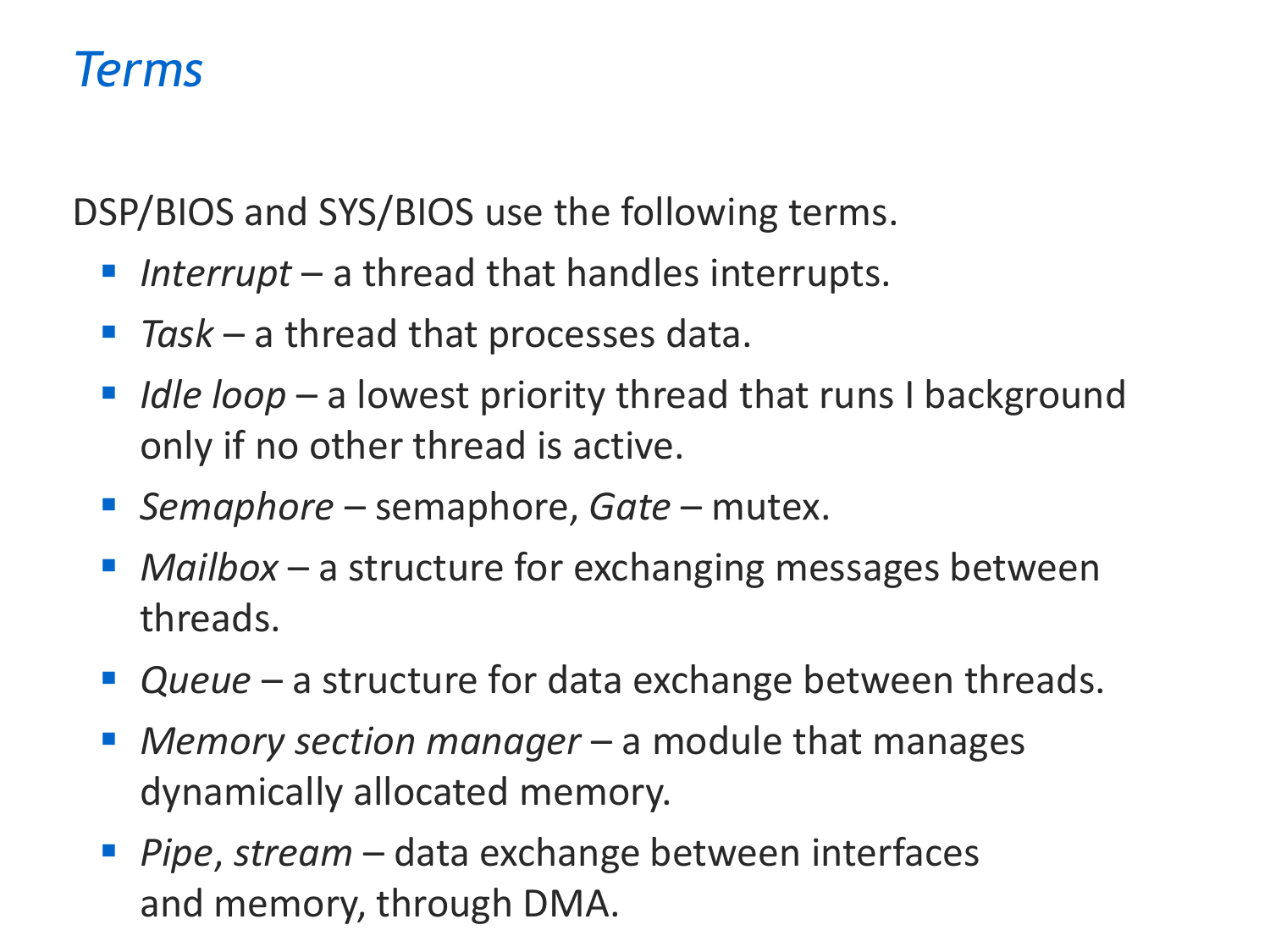# *Example of thread management*

Threads for handling hardware (hwi) and software (SWI) interrupts and data processing threads (Tsk).

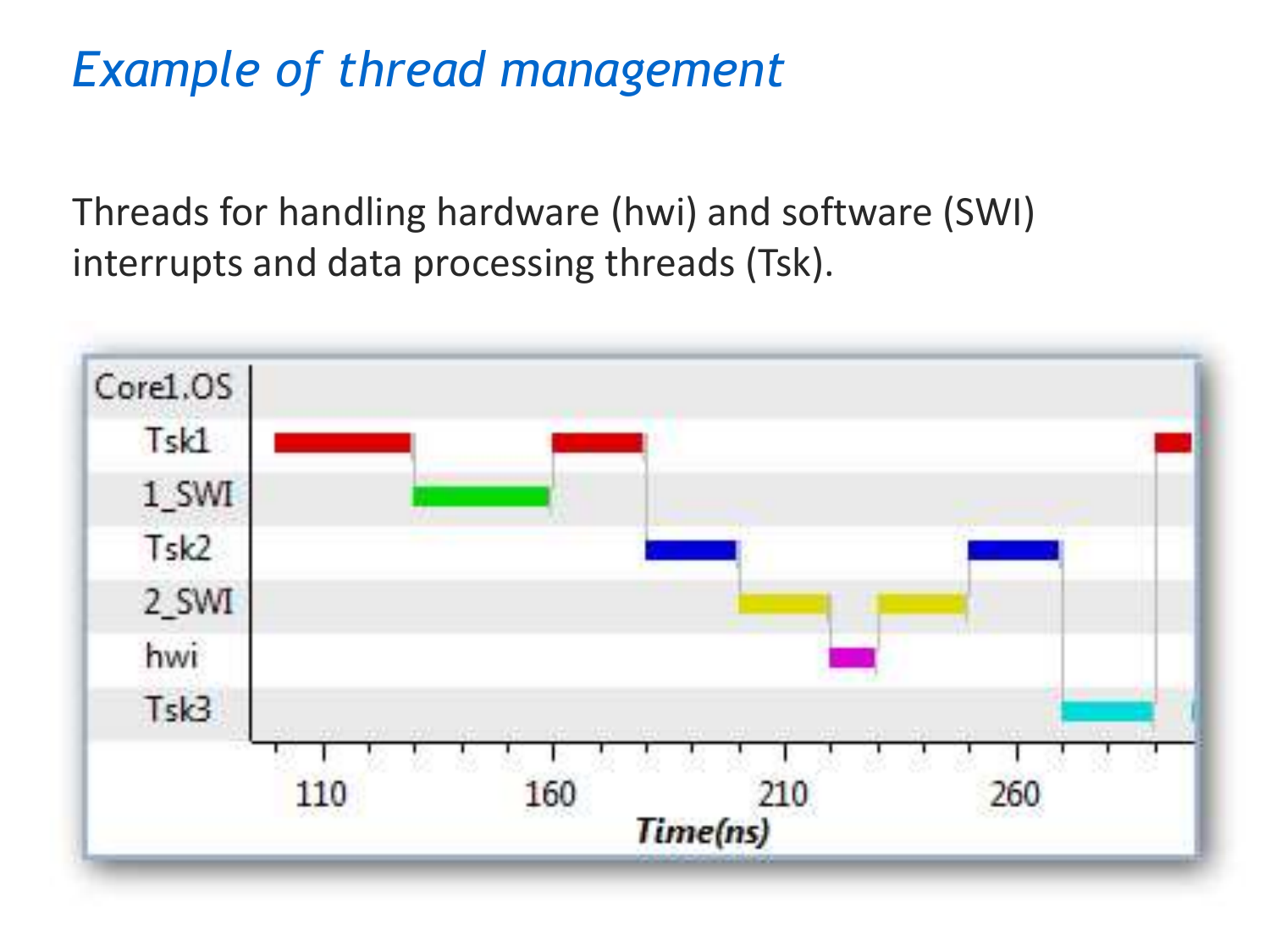## *OS on hybrid processors*

- Hybrid DSPs composed from ARM and DSP cores.
- Example: TI Keystone C66x+ARM.
- Processing on hybrid OS uses the master-slave paradigm.
- The ARM cores run the operating system:
	- special OS for the processor (e.g. TI-RTOS),
	- or Linux with real-time kernel (e.g. Yocto).
- **Program on ARM cores: master, passes data to slaves** and collects the results.
- Program on DSP cores: slave, performs the processing.
- Queues are used to exchange data between master and slaves.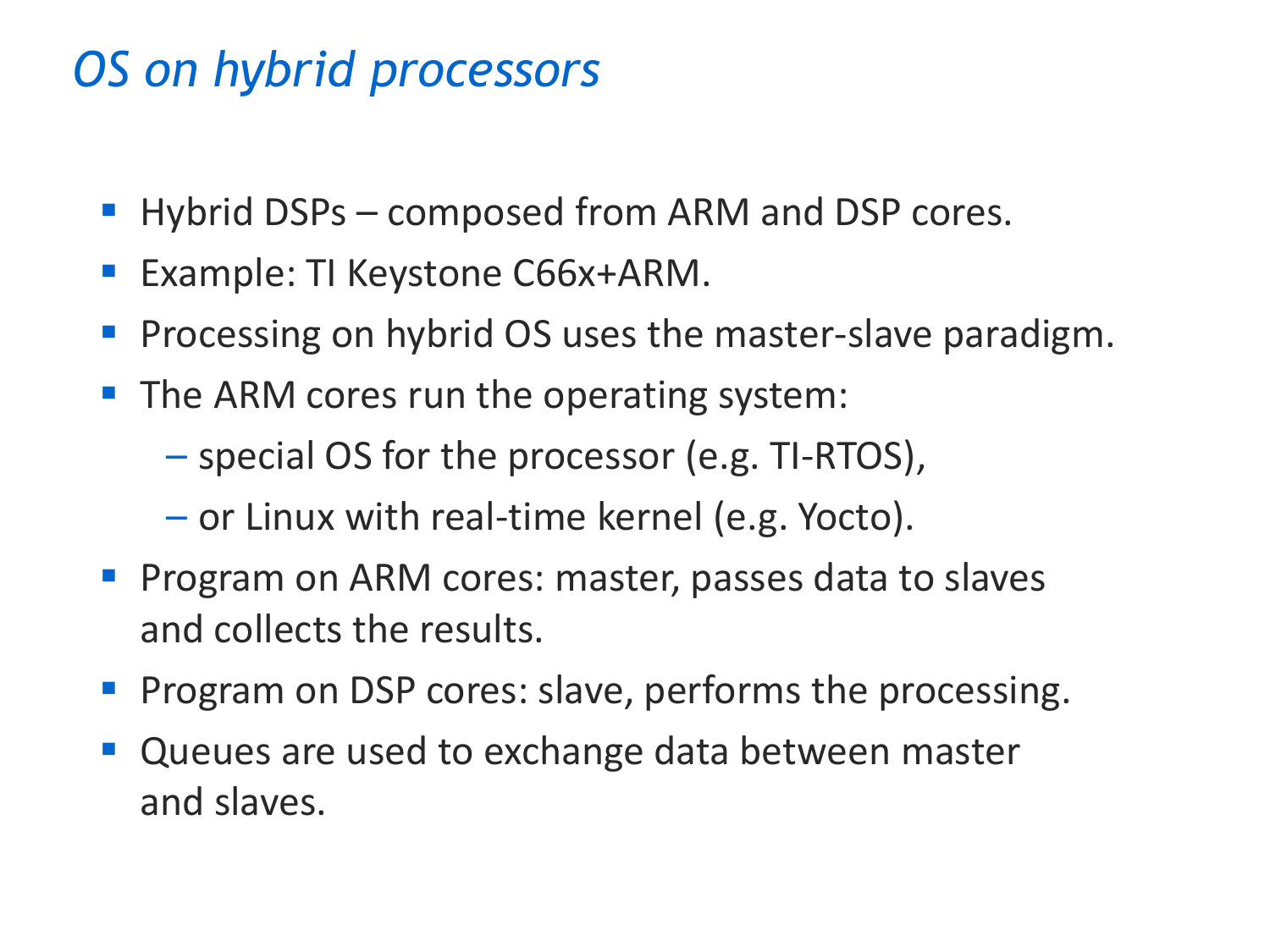# *OS on hybrid processors*

Example: processing of a camera video. Each DSP core processes a piece of the image.

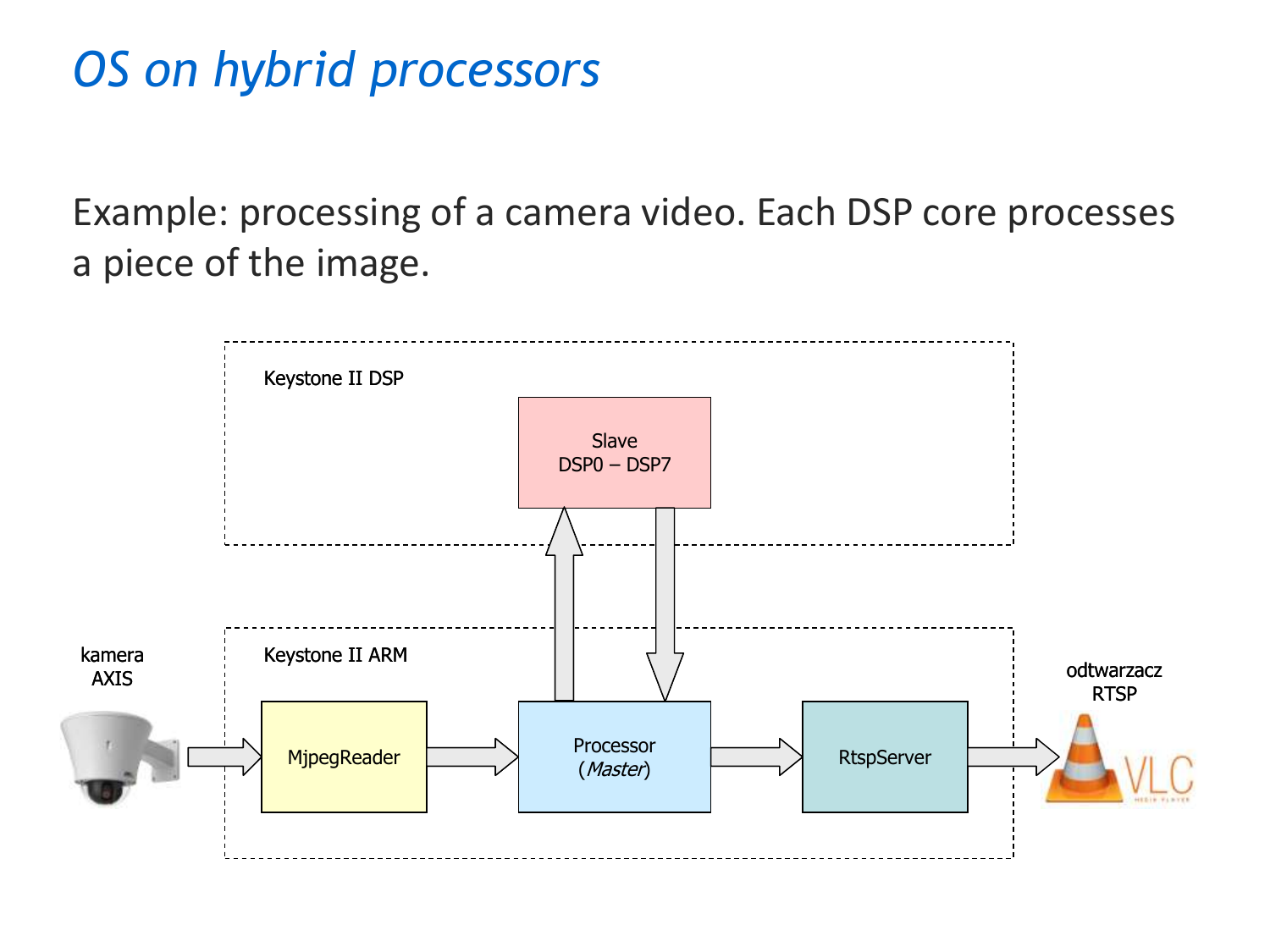# *OS on hybrid processors*

#### Data exchange with queues



Keystone II DSP

Keystone II ARM